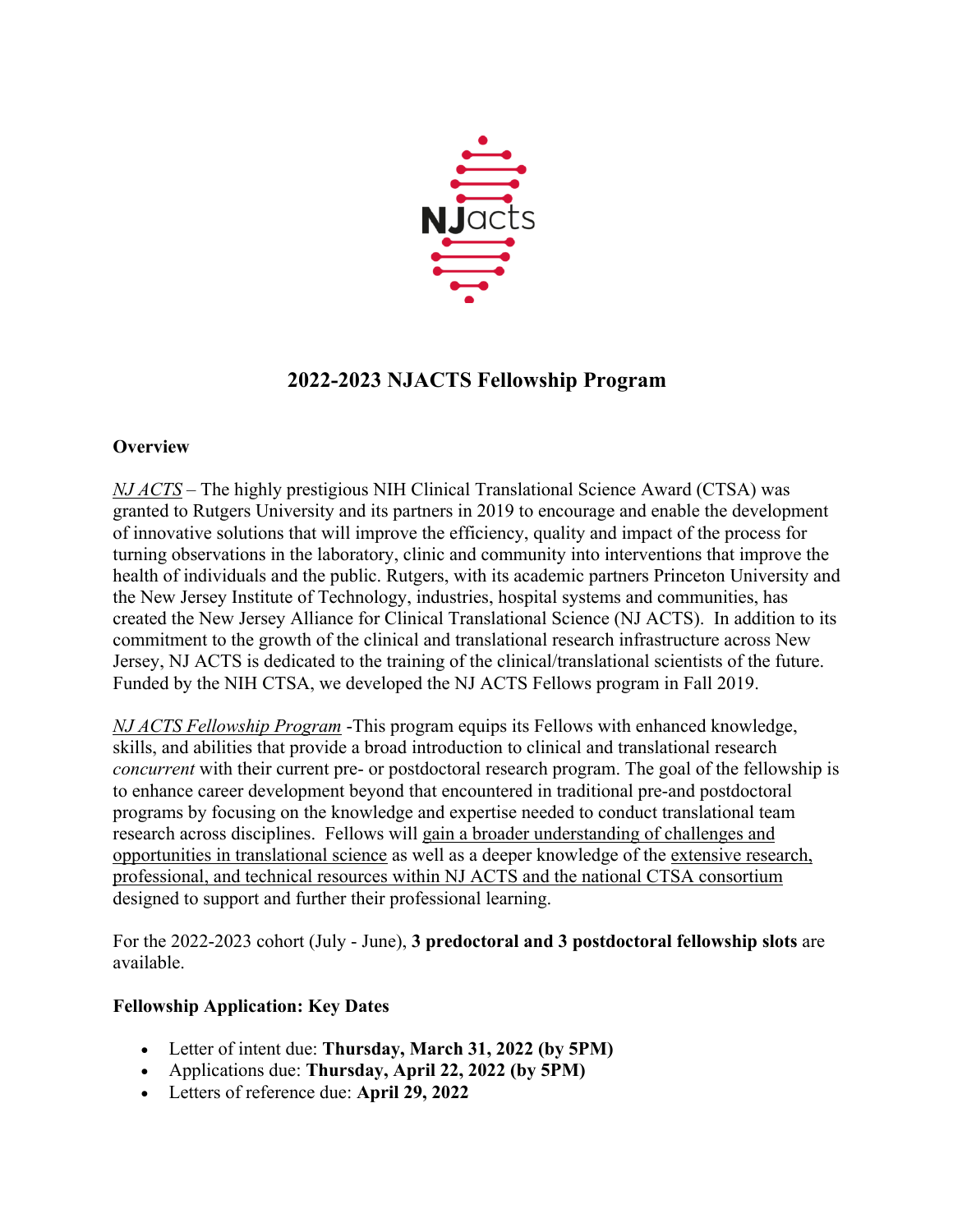- Interviews: **by mid-June 2022**
- Award notifications: **mid-late June 2022**
- Earliest award start date: **July 1, 2022**

#### **Program Value**

This competitive program offers 'precision training', customized to each Fellow over a 2-3-year period against a backdrop of didactic learning, seminars, workshops, and experiential learning opportunities provided across the academic partners – Rutgers University, Princeton University, and the New Jersey Institute of Technology. An NJ ACTS-specific *Precision Training Plan* to guide training and acquisition of translational science knowledge and skills will be developed with input from the Fellow, the Fellow's primary research mentor, NJ ACTS Academy Mentors (see *below*) and program leadership.

Rigorous, individualized training in translational research methodology and interdisciplinary skills, together with a multidisciplinary mentoring program, form the basis of the program. Focused learning, skill-building, and experiential learning activities in topics such as leadership, scientific communications, team science, current healthcare systems challenges, boundary barriers across disciplines, clinical research, and informatics will inform the translational science principles that NJ ACTS Fellows acquire.

As part of NJ ACTS, the Fellowship program offers a distinct platform for its Fellows and their mentors to interact with others outside their primary area of research, engage with domain experts, and explore translational science challenges and successes within and outside the academic research environment.

#### **Award provisions**

The NJ ACTS Fellowship Program (TL1) program supports 6 Fellows/year (3 predocs, 3 postdocs). **One year** of financial support is provided and includes:

- For predoctoral applicants: one year of stipend, health benefits, and tuition consistent with applicant's school/institution policy. (Note: Tuition not relevant for Princeton applicants).
- For postdoctoral applicants: stipend and tuition commensurate with current NRSA level (https://grants.nih.gov/grants/guide/notice-files/NOT-OD-21-049.html).
- Additional tuition support is available for fellows who wish to pursue certificate or master's programs in clinical translational sciences (https://rwjms.rutgers.edu/gsbs/prospective/ms\_cts.html)
- Up to \$1,500 for travel (including required remote or in-person attendance at the annual ACTS conference)
- \$2,000 to the Fellow for training/research-related expenses pertinent to the program.

*Princeton applicants only: please note that the award provisions and application process differ from what is written here. Please refer to*https://ctsa.princeton.edu/funding/training-awards *for the relevant Princeton funding information and instructions. For questions and if interested in*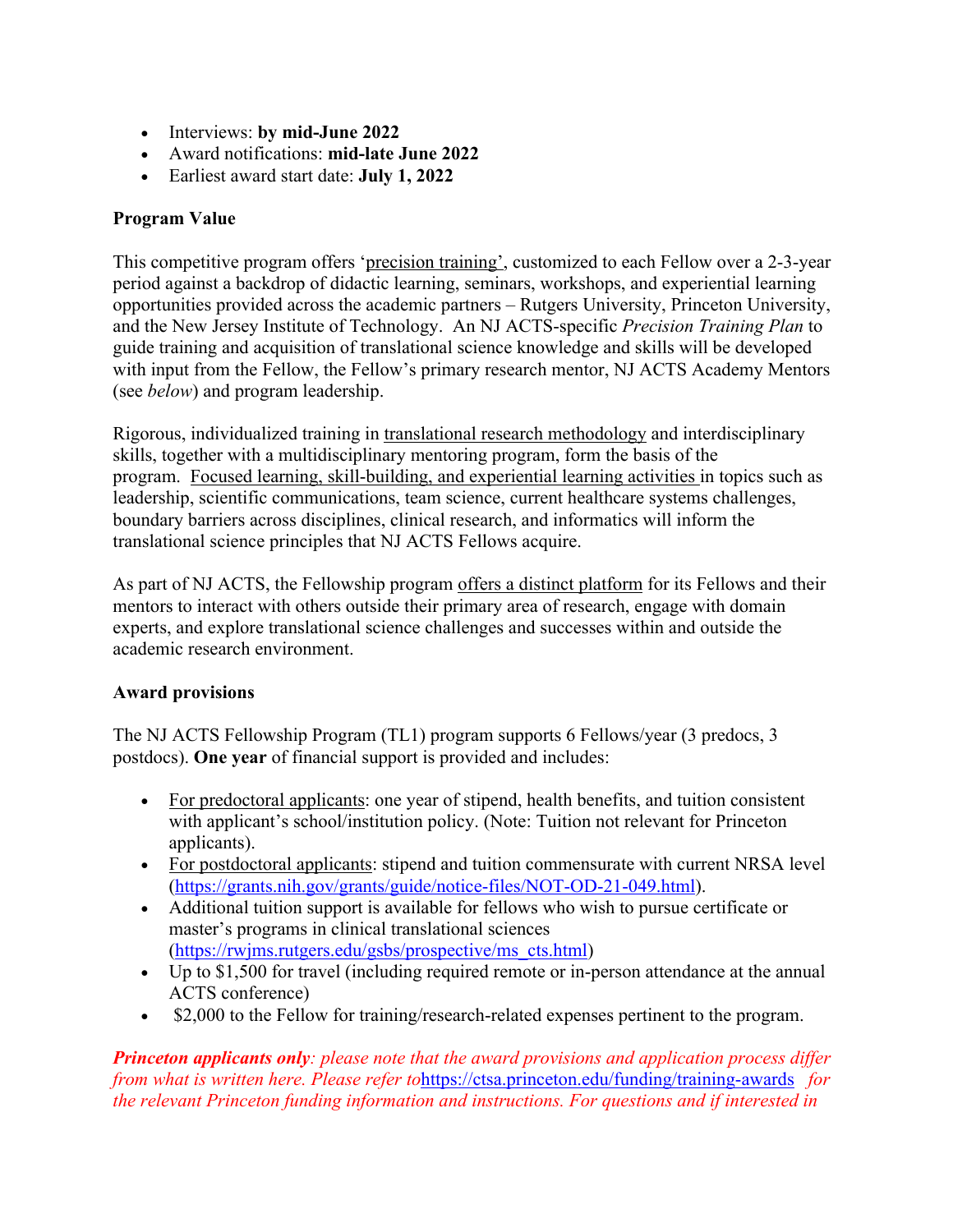*applying, contact NJ ACTS Manager, Research and Administration, Bianca Freda at biancaf@princeton.edu*

#### **Program requirements**

Successful participation in the program requires:

- $\circ$  A 2-3-year commitment. The 3-year period is recommended, as it allows flexibility to schedule the didactic and experiential learning opportunities and avoid disruption of the Fellow's primary degree/research program; shorter commitments may be permitted if the fellow progresses more rapidly through the program. Therefore, preference will be given to predoctoral applicants who are currently in Years 1-3 and postdoctoral applicants in Years 1- 2.
- o Adherence to the Fellow's customized NJ ACTS-specific Precision Training Plan to guide successful training and acquisition of translational science knowledge and skills.
- o Satisfactory completion of mandatory online Research, Ethics, and Compliance (CITI) training.
- o A minimum of 24 contact hours of experiential learning chosen from a variety of program opportunities, customized to each NJ ACTS Fellow.
- o Completion of the program's core curriculum (approximately 10-15% of the Fellow's time each year during a 2-3-year training period). In addition to participating in NJ ACTS meetings, seminars, and workshops, fellows are expected to complete (or demonstrate satisfactory completion prior to the start of the fellowship) the following coursework (or demonstrate satisfactory knowledge in the area) by the end of their participation in the program:
	- Team Science
	- § Grant writing
	- § Biostatistics
	- Communicating Science
	- Responsible Conduct of Research (RCR)

#### *(Any substitution for a similar course must be done in consultation with and prior approval by program leadership.)*

Fellows who compile 18 approved credits of eligible and approved coursework will receive a Rutgers Certificate in Clinical and Translational Research. Fellows may also opt for a Master of Clinical and Translational Sciences (30 credits) by participating in additional required courses or electives. Didactic content and modalities continue to be developed by the program to provide optimum precision training options.

In addition to the program's requirements, Fellows are expected to publish their findings in wellrespected scientific journals and present their research at NJ ACTS and national conferences; attend required NJ ACTS meetings/workshops and attend the annual meeting of the Association of Clinical and Translational Sciences. Fellows are also expected to prepare applications for fellowships (pre- and postdoctoral trainees) or independent funding (postdoctoral trainees) prior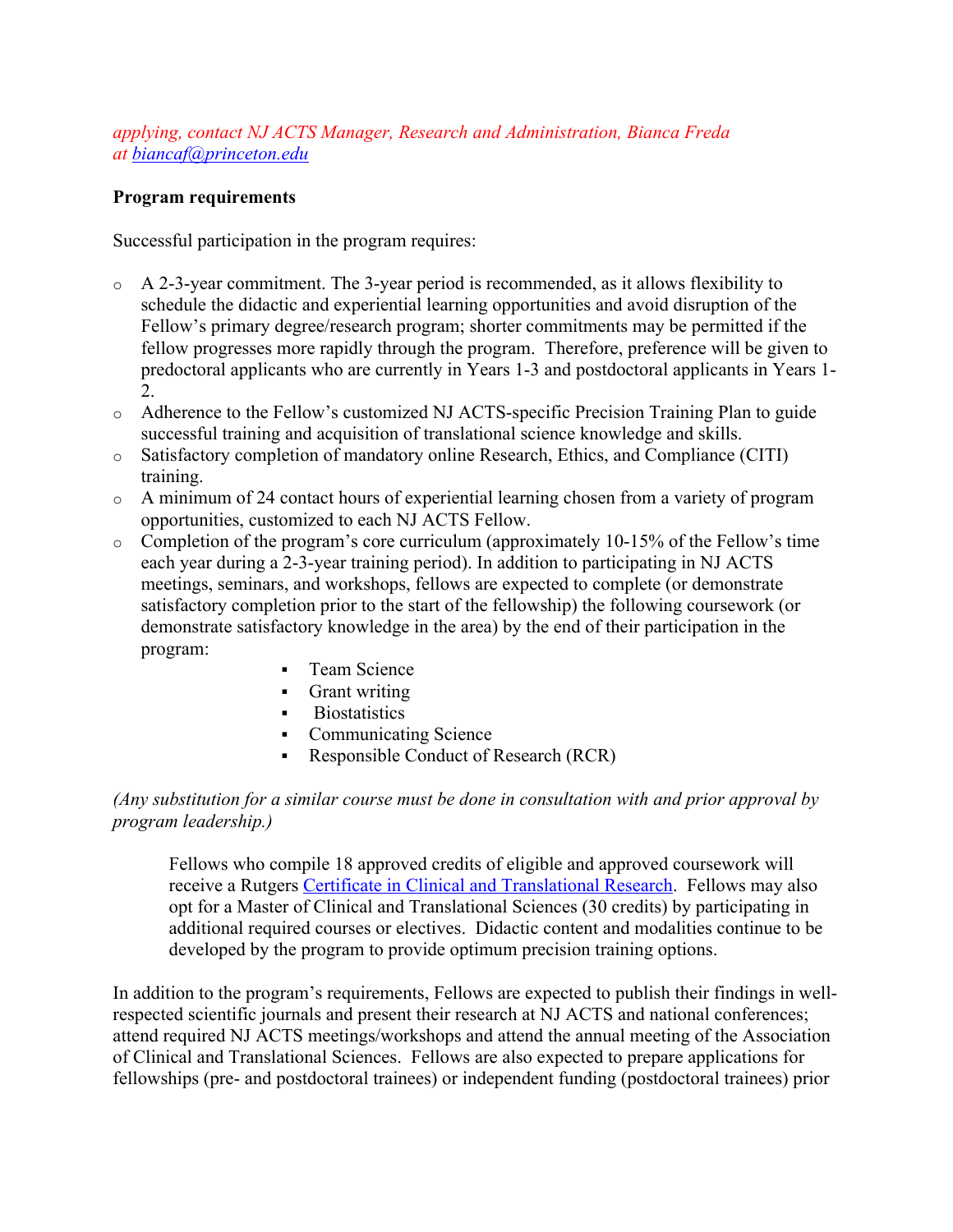to program completion. In most cases, these expectations are already aligned with their research studies and development plans.

### **Eligibility criteria**

To be eligible for the NJ ACTS fellowship program, applicants must:

- Be a current predoctoral student or postdoctoral trainee at Rutgers, NJIT or Princeton University
- Be a US citizen, permanent resident of the US or non-citizen national
- Have a strong science background, as demonstrated by performance in didactic courses, prior research experience and letters of reference
- Have joined a research team and be able to articulate a mature and complete proposal of the PhD project (for PhD or PhD-phase students) or agreed research project (postdoctoral applicants) by the due date of the application
- Have a research Preceptor or co-Preceptor who is a member of the NJ ACTS Academy of Mentors (see below) or fulfills the requirements of an Academy Mentor and is accepted into the Academy prior to application review
- Be involved in a research project with strong translational potential and be committed to applying the knowledge acquired during the fellowship program to moving the current research project along the translational research spectrum
- Be able to demonstrate a commitment to complete the program within the prescribed 2-3 year period

# **Application process (2-steps)**

*Our Commitment to Diversity*

*We are committed to becoming an inclusive learning community that fosters respect, belonging, and value for all with zero tolerance for bias, racism, and other negative 'isms'. We strive to provide an inclusive academic environment where all members of our community can thrive and achieve their fullest potential.*

*Applications are strongly encouraged from women and individuals from groups that are underrepresented in medicine and translational research including, but not limited to, ethnic minorities and individuals with disabilities or from disadvantaged backgrounds.*

*Please see NIH's statement regarding NOT-OD-20-031 for more information.*

The entire application process is submitted securely online, including attachments. Please follow the steps below to successfully apply to the program.

#### 1. **Complete and submit the online intent to apply form by Thursday, March 31, 5PM**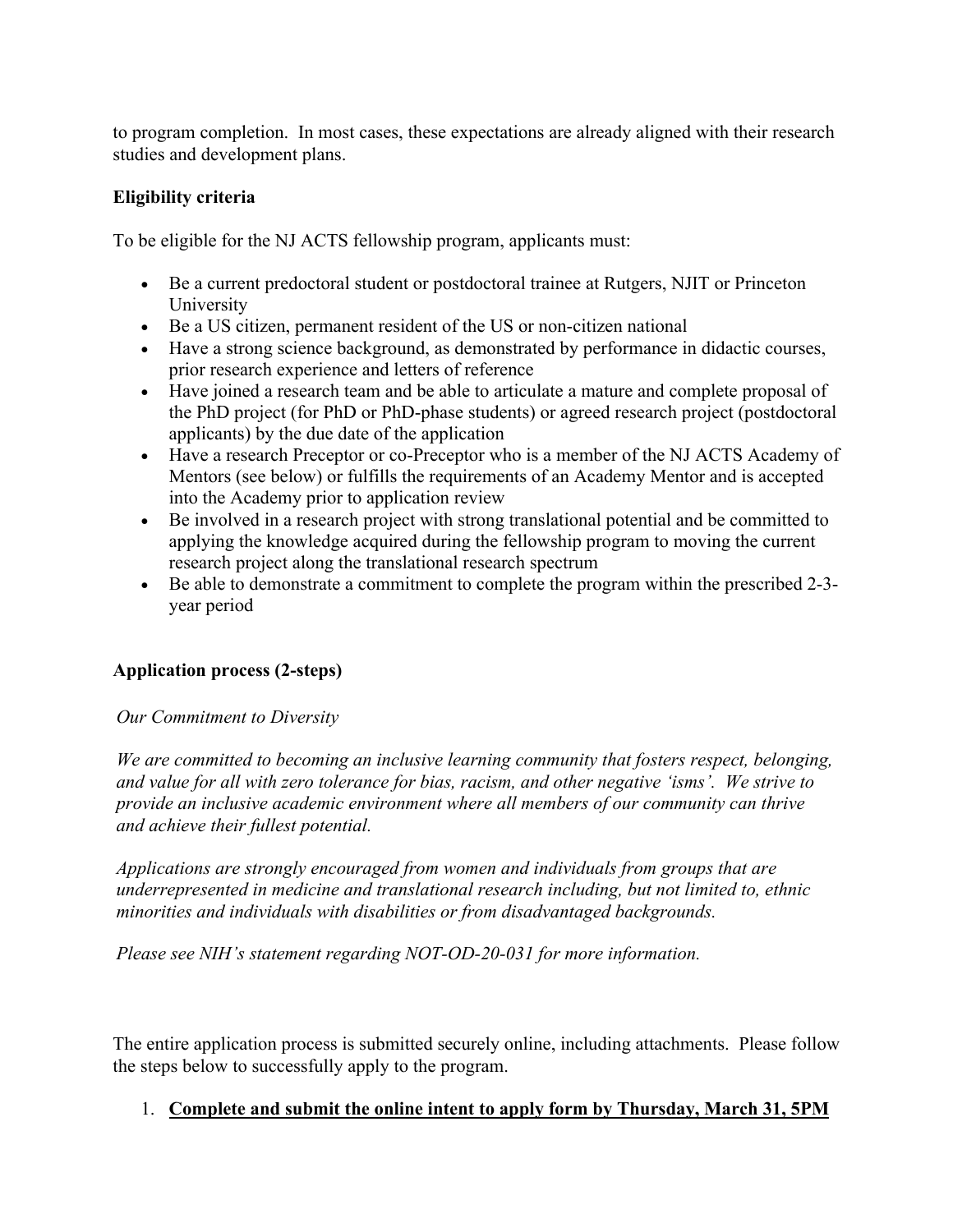# **A completed intent to submit by the deadline is required to submit a full application.**

Use the link provided below to initiate the intent to apply to the program that includes basic information used to ascertain the anticipated pool of applicants and assign reviewers:

### **https://redcap.link/5jymd5zc**

#### **Submission of this will initiate a custom application link to you via email to submit a full application.**

#### 2. **Submit your application by Friday, April 22, 5PM**:

In addition to basic contact and demographic information, the application includes:

• NIH fellowship biosketch (https://grants.nih.gov/grants/forms/biosketch.htm)

Note: the personal statement section must address: 1) what has inspired you to pursue a career as a researcher in your field and 2) how NJ ACTS resources will accelerate or transform your research and/or contribute to your career in the translational realm. Include your long-term career aspirations.

- Project description (thesis if predoctoral, research if postdoctoral) no more than 2 pages single spaced. Include:
	- o Brief description of your project
	- o Specific aims
	- o Progress to date
	- $\circ$  Given where your research is situated within the NIH-defined translational science spectrum, define and describe potential pathways that might advance its translational reach, including opportunities, current barriers/challenges, and potential benefit to improve health environments and lifestyles.
- Primary research mentor NIH biosketch and current Other Support

Biosketch instructions: https://grants.nih.gov/grants/forms/biosketch.htm

Other support instructions: https://grants.nih.gov/grants/forms/othersupport.htm

The mentor's other support should indicate active extramural funding that runs concurrently with the applicant's NJACTS fellowship period of participation.

• Names and contact information of referees: 2 (for predoctoral applications) or 3 (for postdoctoral applications).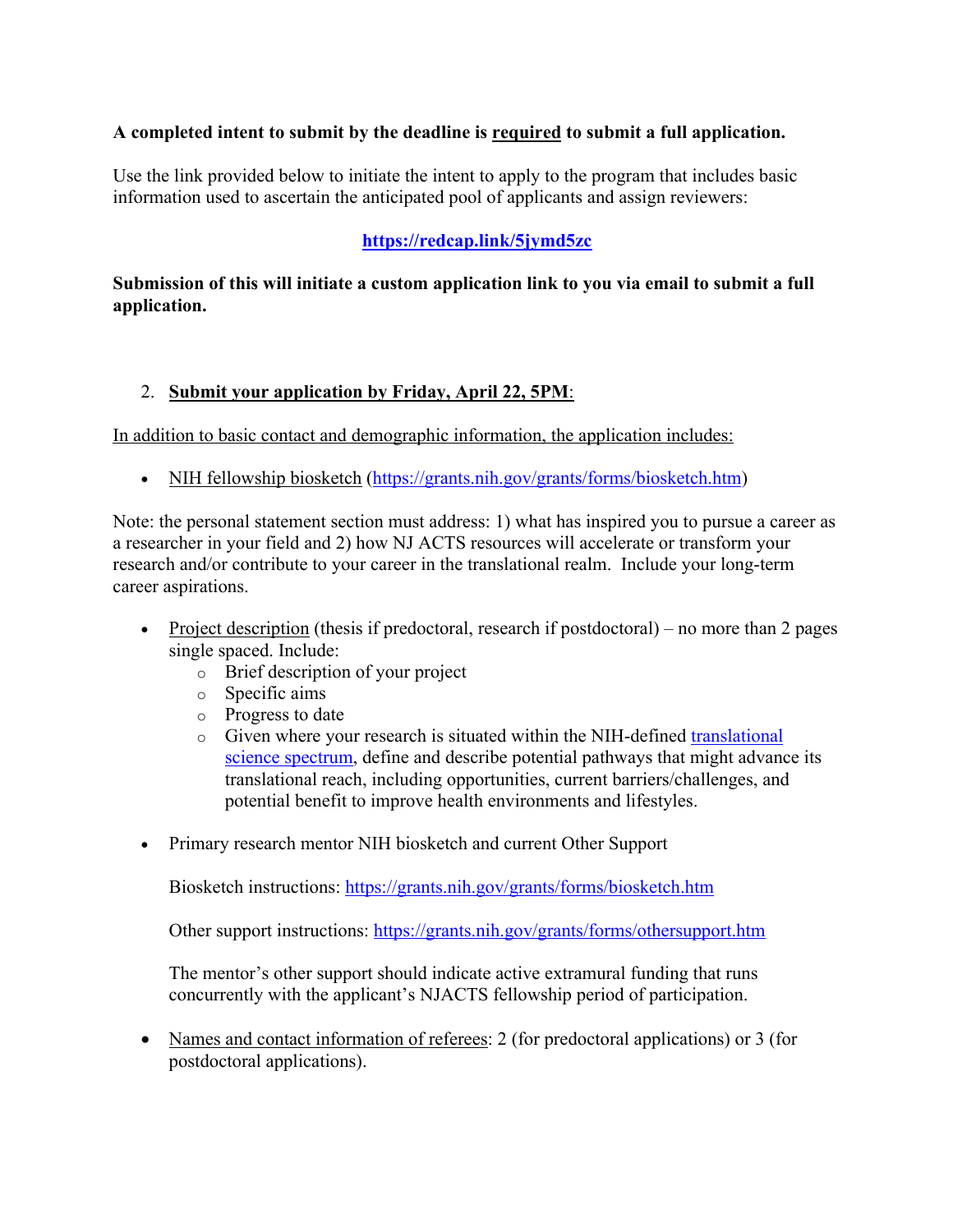*These will be submitted directly to the program team by the referees with unique links generated within the online application.*

One letter must be from the thesis (or research) mentor stating the applicant's qualifications as well as the mentor's commitment to guarantee completion of the TL1 training program.

A strong emphasis on the program is mentorship. The primary research mentor's letter must articulate the mentoring plan and briefly discuss any formal mentorship training that has been undertaken. The letter must also address how the applicant's success will be propelled and enriched by completion of the program as well as the mentor's assurance that program completion will occur within the applicant's current training period. The letter should also specifically address how the primary research mentor's area of focus and research interests might be advanced by the collaborative opportunities and resources provided by NJ ACTS.

*If the primary mentor is not a Preceptor in the Academy and does not qualify at this time for that status, a Preceptor from the Academy must act as co-mentor and provide a letter stating his/her commitment to support the applicant's progress through the program, if selected.*

• Research regulatory approvals **(only if the protocol names the applicant as PI):** This does not apply if the applicant is named on the protocol but not as PI. IRB and IACUC approvals are not necessary at the time of application; however, they must be in place prior to the award start date. As these approvals must also be obtained from a separate NIH panel, applicants are strongly encouraged to begin the process immediately.

#### **Selection process and review criteria**

To offer these fellowships across NJACTS as broadly as possible, while more than one application from one research team can be submitted, no more than one will be funded. Preference will be given to applicants from research groups that have not already hosted an NJACTS Fellow.

After formal evaluation by the review panel, the most promising candidates will be contacted and invited to interview with members of the NJ ACTS Fellowship Selection Committee. Final selections will be based upon the initial application as well as evaluations by the reviewers, and program leadership.

#### **\*All review criteria are weighed equally:**

Distinct value: ability of program to add value and opportunities that are otherwise not within reach of applicant: Is the program unique enough in the context of other opportunities within applicant's primary area of research, organizational location, mentor, funding, and interest to add value to the applicant's training? Or is this similar to opportunities already available to applicant and thus would diminish the full usefulness that the program seeks to offer its trainees?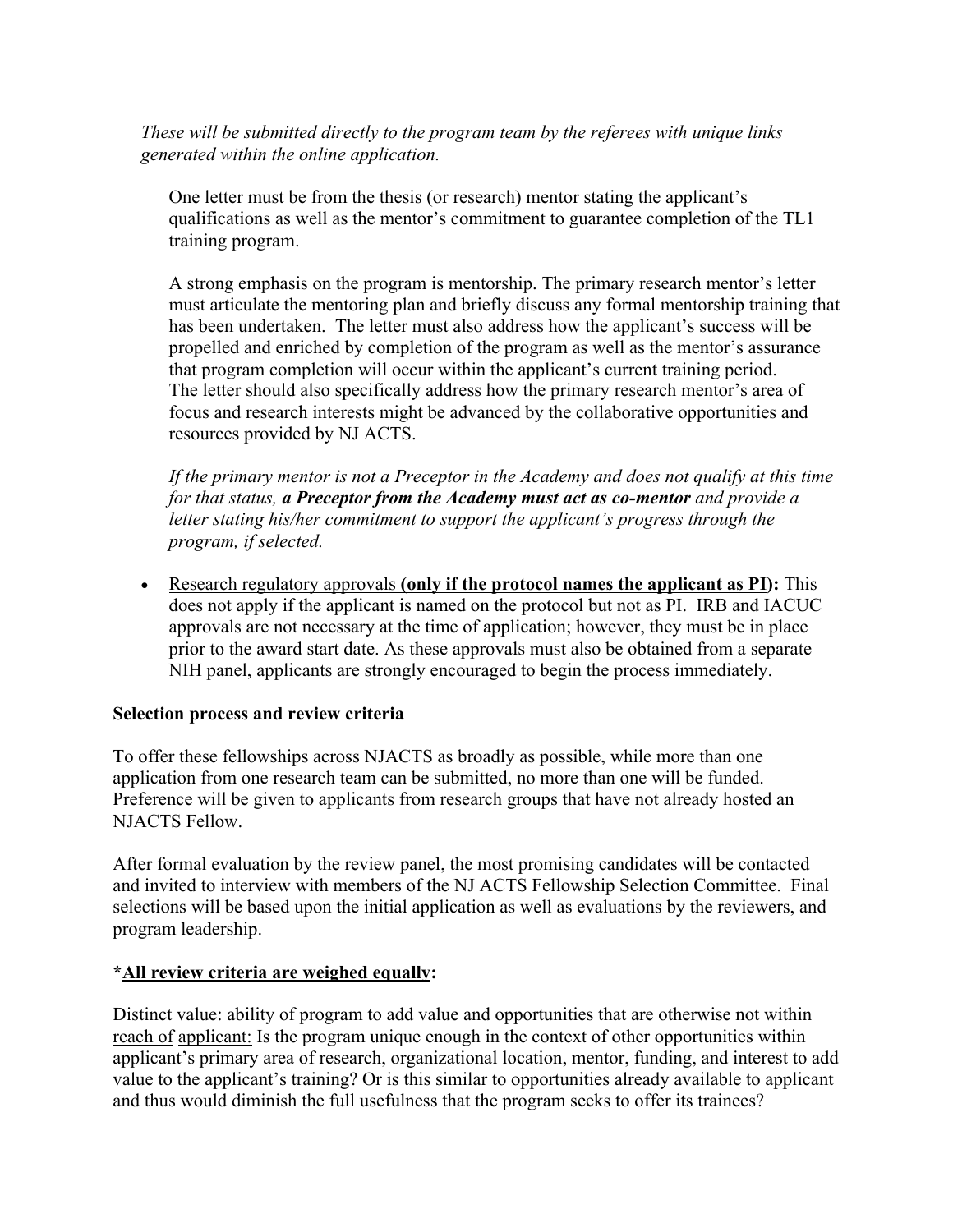Professional merit: applicant's proficiency in current primary area of research, demonstrated by quality of proposed or ongoing research study; publications/presentations; related academic activities and scholarship; strong academic track record; applicant's ability to work as a constructive team member, receive constructive feedback, maintain appropriate level of collegiality with peers

Academic potential: academic potential of applicant to engage in and contribute to translational research: student's/postdoc's project lends itself to translational science; personal statement and/or reference letters reflect independent thinking, intellectual curiosity, identify strong skill set for time management

Mentor capacity and commitment: primary mentor's ability and commitment to applicant: sustainable and robust funding preferably from a federal or other extramural funding source e.g.; recommendation letters demonstrate commitment to applicant to allow time for completion of program elements; mentor willingness to incorporate translational science into primary research to the extent possible; mentor's availability to the applicant as needed for successful program completion; articulated enthusiasm for the applicant's participation in the TL1 program; strength of mentor's training record; mentor's own interest in translational science

Career alignment for translational science: applicant's ability to extend into translational science that would be meaningful to the applicant's research career: evidence of previous ability, skillbuilding, knowledge-seeking indicating strong capability to grow outside of primary area of research; appropriate stage of training – is there enough time for applicant to learn and apply translational science principles or integrate into research as reflected in personal statement and reference letters, accomplishments to date

# **Mentoring Training Resources**

Active mentoring is a key component of the fellow's success in the program and it is expected that the primary research mentor demonstrates a genuine interest and knowledge of best practices that foster a supportive environment and successful mentorship for the applicant. For more information:

#### Mentor Training Resources

NJ ACTS partners offer faculty mentoring resources: These include:

#### Rutgers University

https://academicaffairs.rutgers.edu/rutgers-office-faculty-development https://facultyaffairs.rbhs.rutgers.edu/faculty-development/mentoring/

#### Princeton University

Princeton offers faculty members a variety of learning and professional development opportunities, including access to mentor training and resources, through the Office of the Dean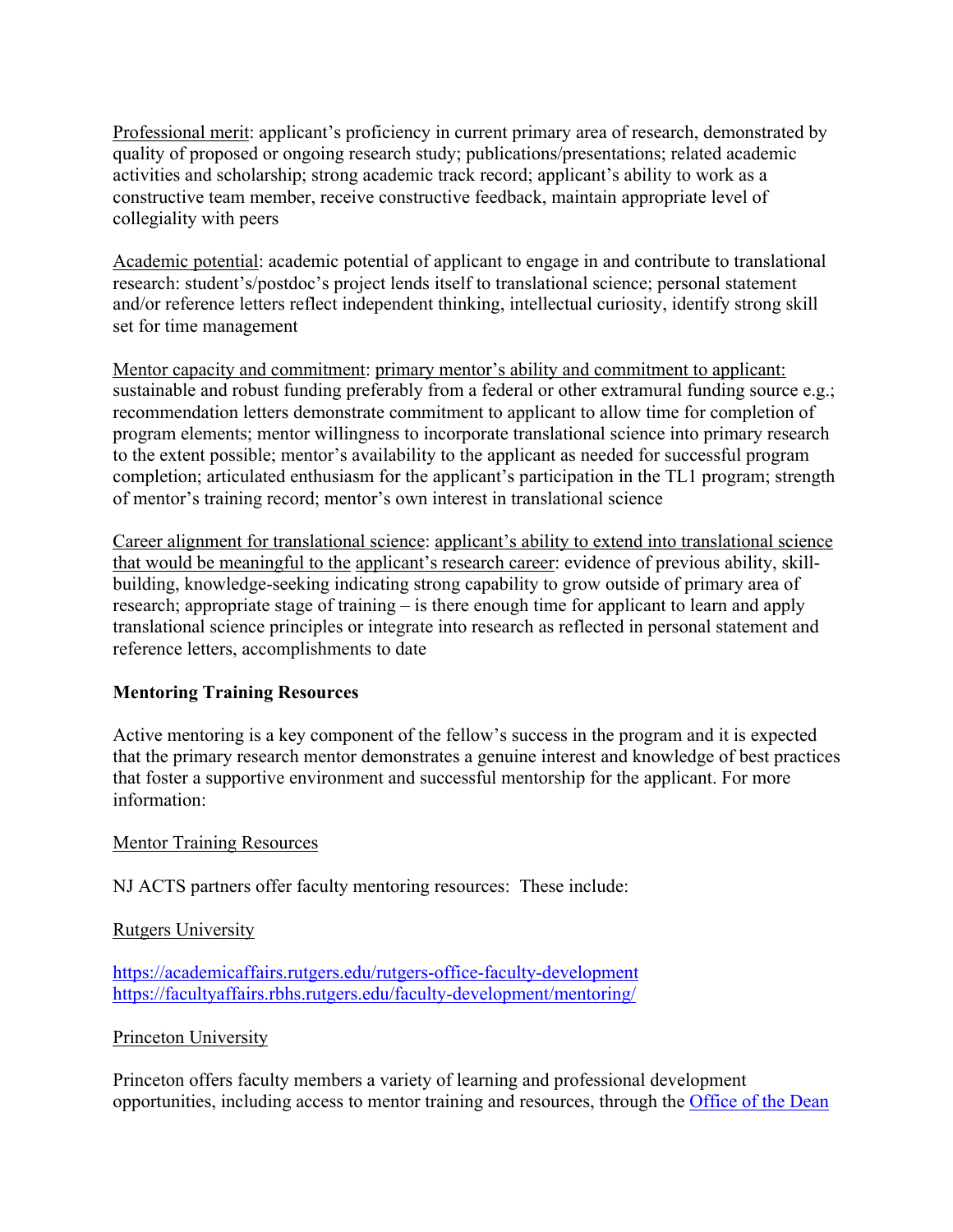of the Faculty, the National Center for Faculty Development and Diversity, the Faculty Advancement Network, and the McGraw Center for Teaching and Learning.

NJIT

#### https://www.njit.edu/ite/faculty-mentoring-program

Additionally, through a partnership with educators at the University of Rochester Clinical and Translational Science Institute, mentors may participate in a course for research mentoring. The courses are available to anyone at Rutgers, Princeton or NJIT including mentors of the KL2 Scholars and TL1 Fellows: https://clic-ctsa.org/education?search=mentoring

# **Academy of Mentors**

The Academy is comprised of faculty from Rutgers, Princeton, and NJIT based on 1) their recognized expertise in a key clinical/translational discipline; 2) their demonstrated commitment to clinical/translational research; and 3) their passion for contributing to the education and training of the next generation of clinical/translational sciences.

The Academy membership consists of two categories:

Preceptors are those faculty who have the qualifications to act as Thesis Mentors to our students or as Primary Research Mentors to our postdoctoral trainees (including expertise, funding, and training record; or, for more early-career faculty, strong potential for excellence in training). Preceptors are expected to play an active role during the award by fostering the Fellow's career development as a translational/clinical scientist. They are expected to act as advocates for the Fellow at the departmental, institutional, and professional levels and provide scientific guidance for the proposed project.

Advisors are those faculty who may not have all of the qualifications to act as Preceptors for these fellows but who bring a critical skill set to their training (e.g. expertise in human disease, epidemiology, design and execution of clinical trials, biostatistics, informatics, career development, etc.). Industry partners who will contribute to educating our trainees about key issues in drug development, regulatory considerations and commercialization also fall into this latter category.

All research preceptors for TL1 Fellows must be members of the NJ ACTS Academy of Mentors, or under consideration, by application deadline. (Preceptors who are not currently members of the Academy should apply for membership prior to the NJ ACTS fellowship application deadline.)

In addition to the primary research preceptor, each Fellow will identify at least one AOM member whose translational or clinical research expertise is pertinent to the research project and will supplement that of the primary research preceptor.